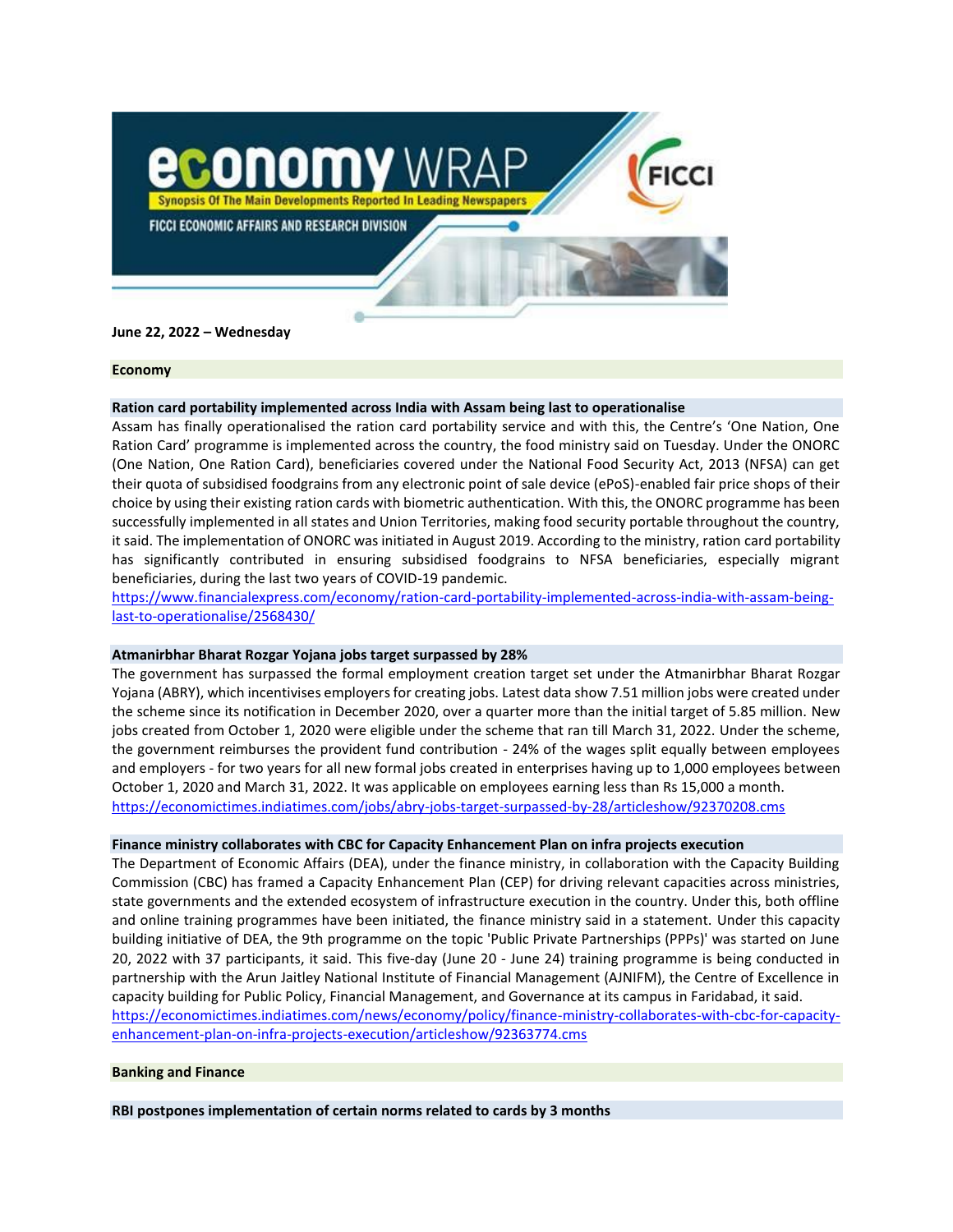The Reserve Bank on Tuesday gave three more months to banks and NBFCs issuing credit and debit cards to comply with certain norms including activation of cards without consent of customers. Banks and non-banking financial companies (NBFCs) were to implement the Master Direction on 'Credit Card and Debit Card – Issuance and Conduct Directions, 2022' from July 1. In view of various representations received from the industry stakeholders, the Reserve Bank of India (RBI) has decided to extend the timeline for implementation of certain provisions of the Master Direction to October 01, 2022, according to a circular issued by the central bank. One of the provisions on which more time has been given relates to activation of credit card. As per the Master Direction, card issuers must seek One Time Password (OTP) based consent from the cardholder for activating a credit card, if the same has not been activated by the customer for more than 30 days from the date of issuance.

[https://www.business-standard.com/article/finance/bi-postpones-implementation-of-certain-norms-related-to](https://www.business-standard.com/article/finance/bi-postpones-implementation-of-certain-norms-related-to-cards-by-3-months-122062100920_1.html)[cards-by-3-months-122062100920\\_1.html](https://www.business-standard.com/article/finance/bi-postpones-implementation-of-certain-norms-related-to-cards-by-3-months-122062100920_1.html)

#### **Govt dept to collaborate with SBI to create integrated pension portal**

The Centre's Department of Pension & Pensioners' Welfare (DoPPW) will collaborate with the State Bank of India (SBI) to create an integrated pension portal to enhance ease of living of pensioners, according to an official statement on Tuesday. Sessions on pension policy reforms and digitisation regarding the disbursement of pensions to central government pensioners were organised with the objective of updating SBI field functionaries during the two-day bankers' awareness programme in Udaipur, Rajasthan. It was decided that immediate efforts are needed for the creation of an integrated pension portal by linking the existing portals of the DoPPW and the SBI to provide seamless services to pensioners, it said.

[https://www.business-standard.com/article/economy-policy/govt-dept-to-collaborate-with-sbi-to-create](https://www.business-standard.com/article/economy-policy/govt-dept-to-collaborate-with-sbi-to-create-integrated-pension-portal-122062100516_1.html)[integrated-pension-portal-122062100516\\_1.html](https://www.business-standard.com/article/economy-policy/govt-dept-to-collaborate-with-sbi-to-create-integrated-pension-portal-122062100516_1.html)

## **Covid cover: Insurers sound caution as claims rise**

After a lull, there is once again an increase in claims related to Covid in the wake of increasing cases, according to insurers. Major general insurers and standalone health cover providers have been witnessing an increase in the number of claims. "We are watching the scenario carefully. Instead of roughly 10 claims per day a couple of months ago, there are about 50 to 60 these days," S Prakash, Managing Director, Start Health and Allied Insurance Company, told BusinessLine. We are advising policyholders not to take unnecessary and expensive treatments such as cocktail therapies and CT scans in panic without proper advice. Hospitalisations are very few in the the fourth wave, compared to the previous ones,'' said Prakash, who is also a medical doctor.

[https://www.thehindubusinessline.com/money-and-banking/covid-cover-insurers-sound-caution-as-claims](https://www.thehindubusinessline.com/money-and-banking/covid-cover-insurers-sound-caution-as-claims-rise/article65548918.ece)[rise/article65548918.ece](https://www.thehindubusinessline.com/money-and-banking/covid-cover-insurers-sound-caution-as-claims-rise/article65548918.ece)

## **Industry**

## **Registration norms may be relaxed for small e-commerce businesses**

The GST Council in its meeting next week is also likely to consider a proposal to relax compulsory registration norms for small businesses, which use any e-commerce platforms to sell products. Such a move, once implemented, will help small businesses in big way. A senior government official told BusinessLine that the proposal is expected to come with certain riders. First, exemption will be available up to aggregate turnover on all-India basis not exceeding the turnover, as prescribed under the law. In other words, small businesses having annual turnover up to ₹40 lakh and ₹20 lakh for goods and services, respectively, (₹20 lakh and ₹10 lakh, respectively, in select States) will get exemption. Second, such businesses will not be required to make any inter-State taxable supply. Additionally, they will be required to declare PAN and principal place of business.

[https://www.thehindubusinessline.com/economy/small-e-commerce-businesses-may-be-granted-relaxation-from](https://www.thehindubusinessline.com/economy/small-e-commerce-businesses-may-be-granted-relaxation-from-mandatory-gst-registration/article65550044.ece)[mandatory-gst-registration/article65550044.ece](https://www.thehindubusinessline.com/economy/small-e-commerce-businesses-may-be-granted-relaxation-from-mandatory-gst-registration/article65550044.ece)

## **Improving monsoon lifts FMCG companies' hopes of rural consumption**

Advancing monsoon and decline in rain deficiency over the past one week will help accelerate revival of rural demand, fast-moving consumer goods (FMCG) industry executives and analysts have said. "It's clear that the good monsoon trend we're seeing will lead to demand revival in rural markets by September," said Saugata Gupta, chief executive of Marico, maker of Parachute hair oil and Saffola edible oils and oats. "A base effect will also play out as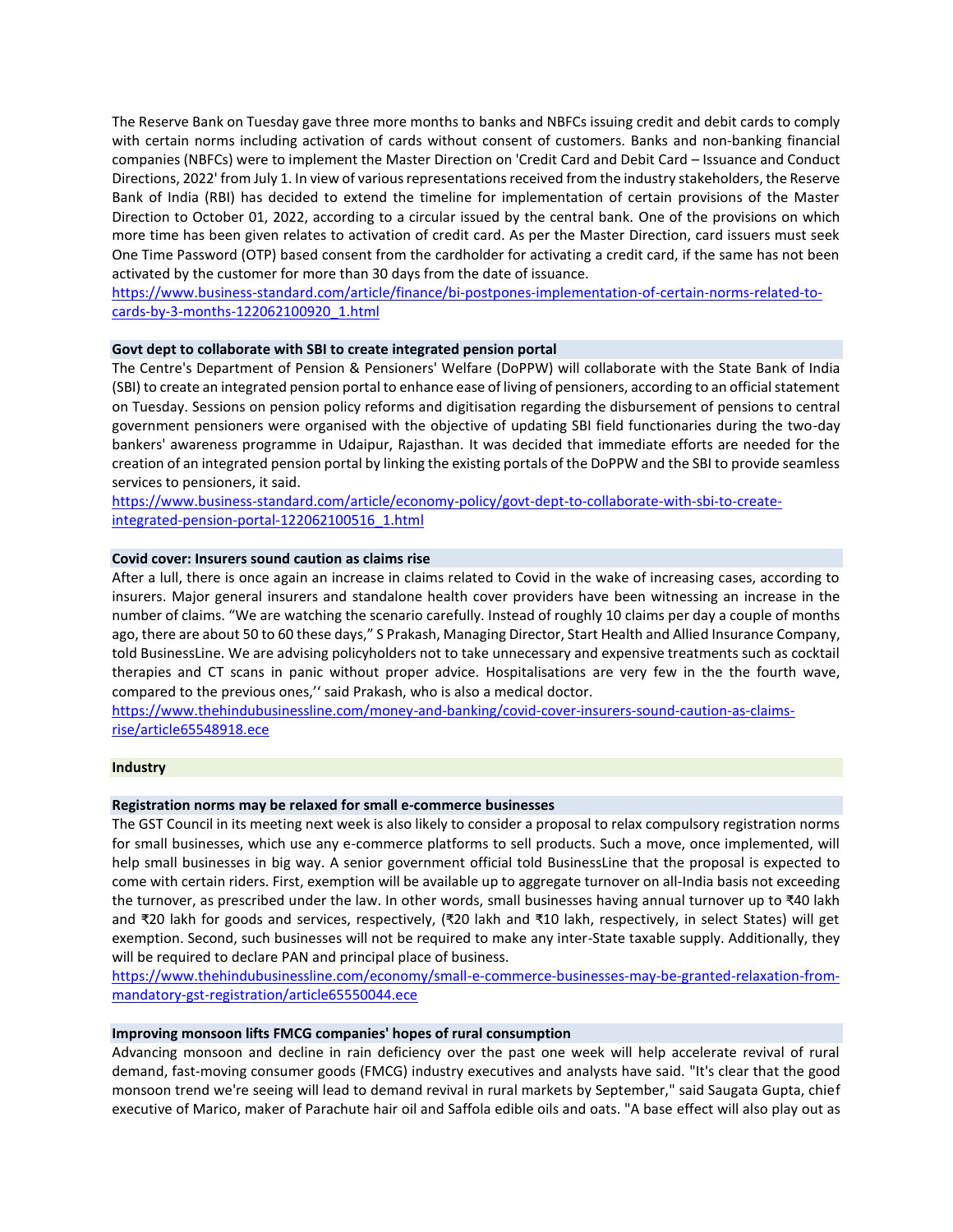demand started to taper in the September quarter last year." "The deficit in rainfall has been nearly washed out," said GP Sharma, president at private weather forecaster Skymet. "From 43% on June 11, it has shrunk to about 5% as on Monday and will further reduce as rainfalls increase in the next few days."

[https://economictimes.indiatimes.com/industry/cons-products/fmcg/improving-monsoon-lifts-fmcg-companies](https://economictimes.indiatimes.com/industry/cons-products/fmcg/improving-monsoon-lifts-fmcg-companies-hopes-of-rural-consumption/articleshow/92370564.cms)[hopes-of-rural-consumption/articleshow/92370564.cms](https://economictimes.indiatimes.com/industry/cons-products/fmcg/improving-monsoon-lifts-fmcg-companies-hopes-of-rural-consumption/articleshow/92370564.cms)

## **Operating profit growth of listed firms decelerated in Q4 of FY22: RBI data**

Operating profit growth of listed private companies decelerated across broad sectors in the January-March quarter of 2021-22, on the back of rise in expenditure, according to an RBI data. The Reserve Bank has released its data on the performance of the private corporate sector during the fourth quarter (Q4) of 2021-22 drawn from abridged quarterly financial results of 2,758 listed Non-Government Non-Financial (NGNF) companies. Operating profit of manufacturing companies decelerated sharply to 7 per cent in the fourth quarter of last fiscal as against 70 per cent in the corresponding quarter of the preceding fiscal. In case of companies in services sector (non-IT), the growth in operating profit slowed to 6.1 per cent in the fourth quarter of 2021-22 compared to 62.5 per cent in the year-ago period.

[https://economictimes.indiatimes.com/news/economy/indicators/operating-profit-growth-of-listed-firms](https://economictimes.indiatimes.com/news/economy/indicators/operating-profit-growth-of-listed-firms-decelerated-in-q4-of-fy22-rbi-data/articleshow/92366222.cms)[decelerated-in-q4-of-fy22-rbi-data/articleshow/92366222.cms](https://economictimes.indiatimes.com/news/economy/indicators/operating-profit-growth-of-listed-firms-decelerated-in-q4-of-fy22-rbi-data/articleshow/92366222.cms)

## **India ranks 4th in global gold recycling; recycled 75 tonnes in 2021: WGC**

India has emerged as the fourth largest recycler in the world and the country has recycled 75 tonnes in 2021, according to a World Gold Council (WGC) report. According to the WGC report titled 'Gold refining and recycling', China topped the global gold recycling chart as it recycled 168 tonnes of the yellow metal, followed by Italy in the second position with 80 tonnes and the US at the third rank with 78 tonnes in 2021. India was ranked fourth in the list as the country recycled 75 tonnes in 2021. According to the WGC report titled 'Gold refining and recycling' from 300 tonnes in 2013, India's gold refining capacity increased by 1,500 tonnes (500 per cent) in 2021. The report further noted that the gold refining landscape in the country has changed over the last decade, with the number of formal operations increasing from less than five in 2013 to 33 in 2021. While the informal sector accounts for as much as an additional 300-500 tonnes, it is worth noting that the scale of unorganised refining has fallen, largely due to the government's tightening of pollution regulations.

[https://www.financialexpress.com/market/commodities/india-ranks-4th-in-global-gold-recycling-recycled-75](https://www.financialexpress.com/market/commodities/india-ranks-4th-in-global-gold-recycling-recycled-75-tonnes-in-2021-wgc/2567960/) [tonnes-in-2021-wgc/2567960/](https://www.financialexpress.com/market/commodities/india-ranks-4th-in-global-gold-recycling-recycled-75-tonnes-in-2021-wgc/2567960/)

## **India Inc's management confidence improves post-Covid-19**

Indian enterprises are feeling more confident about their management competence as they recover from the Covid-19 crisis, a study by the All India Management Association (AIMA) and KPMG, released on Tuesday, has found. The 'AIMA Management Capability Development Index 2022' produced a higher overall score compared to the previous edition of the study in 2018. "This year's overall Management Capability Development Index (MCDI) score stands at 74.5 compared to 71.6 in 2018," the study noted. In the MCDI, India's management leaders provide self-rating on multiple parameters related to management competence. "The self-rating by India's management leaders has fluctuated since 2011, when the overall self-assessment score was the highest at 77.8. The lowest point for Indian management was 2014, when the MDCI score dipped to 70.7. It recovered in 2016 to 75.5, only to dive again in 2018 to 71.6. Now, the self-appraisal score of India Inc is 74.5. The scores are out of a maximum possible of 100 points," the AIMA said.

<https://www.financialexpress.com/industry/india-incs-management-confidence-improves-post-covid-19/2568144/>

#### **Agriculture**

## **Cotton acreage seen rising 12 per cent to 135 lakh ha despite drop in North**

Notwithstanding the marginal decline in cotton acreage in northern states such as Punjab and Haryana, the area under the fibre crop is set to rise by 8 to 12 per cent this year to about 135 lakh hectares (lh) as farmers in Western, Central and Southern zone are seen planting more of the fibre crop on higher prices. The Cotton Association of India (CAI), the apex trade body, is bullish about the sowing prospects this kharif season. "Sowing will increase by 12 per cent and go up to 133-135 lakh hectares from last year's 120 lakh," said Atul Ganatra, President, CAI. Ganatra further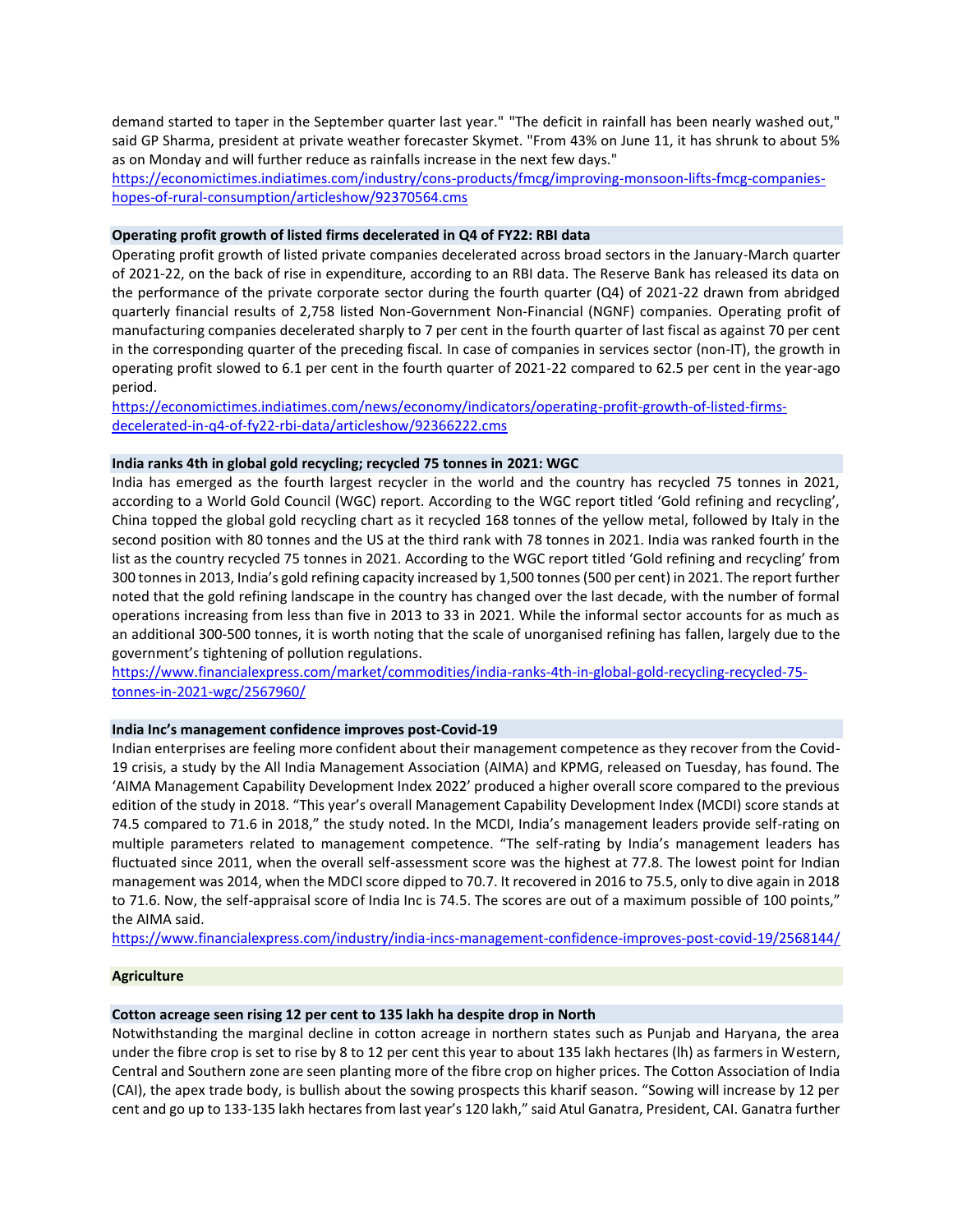said the increase in acreage expansion will be the highest in Gujarat, the largest producer of the fibre, at around 20- 25 per cent.

[https://www.thehindubusinessline.com/economy/agri-business/cotton-acreage-seen-rising-12-per-cent-to-135](https://www.thehindubusinessline.com/economy/agri-business/cotton-acreage-seen-rising-12-per-cent-to-135-lakh-ha-despite-drop-in-north/article65549496.ece) [lakh-ha-despite-drop-in-north/article65549496.ece](https://www.thehindubusinessline.com/economy/agri-business/cotton-acreage-seen-rising-12-per-cent-to-135-lakh-ha-despite-drop-in-north/article65549496.ece)

#### **Rice price rise a concern as food inflation accelerates in India**

Concerns around elevated wheat prices made analysts apprehensive of the chances of consumers shifting to rice in a bid to opt for cheaper food options which could lead to an uptick in its prices. The price of rice has remained stable for now, owing to ample inventory and robust production. But this could change if the customers switch to rice which could lead to a depletion in stockpiles and trigger restrictions on exports. Rice remains the primary staple for more than half the world's population and about 90% of it is grown in Asia. Farmers and the Indian government are banking on the monsoon to keep rice production, inventories and food inflation at a manageable level. [https://economictimes.indiatimes.com/news/economy/agriculture/rice-price-rise-a-concern-as-food-inflation](https://economictimes.indiatimes.com/news/economy/agriculture/rice-price-rise-a-concern-as-food-inflation-accelerates-in-india/articleshow/92352694.cms)[accelerates-in-india/articleshow/92352694.cms](https://economictimes.indiatimes.com/news/economy/agriculture/rice-price-rise-a-concern-as-food-inflation-accelerates-in-india/articleshow/92352694.cms)

#### **Infrastructure**

#### **Metro projects to generate Rs 80,000-cr business opportunities for construction companies: ICRA**

The domestic metro rail projects will provide business opportunities worth Rs 80,000 crore for construction companies over the next five years, according to ICRA. In India, 15 cities have operational metro networks of about 746 km (many of which are undertaking expansion), the agency said adding another seven cities have underimplementation metro projects of about 640 km. This is apart from 1,400 km of metro rail projects worth Rs 2 trillion in the approval/proposal stages, of which a 352-km of new metro network has been approved, with the balance being in the proposal stage. Metro rail projects offer Rs 80,000 crore business opportunities to construction firms over the next five years, it said. Given the government's thrust for infrastructure development, the metro rail network is likely to witness 2.7 times expansion in the next five years. Given the large size of the metro projects, this is likely to offer sizeable opportunities for construction companies over the next five years.

[https://www.financialexpress.com/infrastructure/metro-projects-to-generate-rs-80000-cr-business-opportunities](https://www.financialexpress.com/infrastructure/metro-projects-to-generate-rs-80000-cr-business-opportunities-for-construction-companies-icra/2568000/)[for-construction-companies-icra/2568000/](https://www.financialexpress.com/infrastructure/metro-projects-to-generate-rs-80000-cr-business-opportunities-for-construction-companies-icra/2568000/)

#### **Highest office space vacancy in Delhi-NCR at 28.5%: Anarock report**

Delhi-NCR has highest vacancy of office space at 28.5 per cent, while Pune has the lowest at 8.5 per cent because of higher demand of premium workspace from IT/ITeS sector, according to property consultant Anarock. As per the data of Grade-A office buildings across seven major cities of the country, Chennai has an office vacancy of 10.35 per cent, Bengaluru 11.25 per cent and Hyderabad 15 per cent. Office vacancies in NCR are the highest among the top 7 cities at 28.5 per cent, followed by Kolkata at 23.5 per cent and MMR (Mumbai Metropolitan Region) about 16 per cent, Anarock said in a statement. IT hubs Pune, Bengaluru, Chennai and Hyderabad have lower Grade A office vacancies. "IT/ITeS remained one of the most buoyant sectors during the pandemic. This sector helped India's top four IT/ITeS-driven cities to keep Grade A office vacancies firmly in check," Anarock said.

[https://www.business-standard.com/article/companies/highest-office-space-vacancy-in-delhi-ncr-at-28-5](https://www.business-standard.com/article/companies/highest-office-space-vacancy-in-delhi-ncr-at-28-5-anarock-report-122062100644_1.html) [anarock-report-122062100644\\_1.html](https://www.business-standard.com/article/companies/highest-office-space-vacancy-in-delhi-ncr-at-28-5-anarock-report-122062100644_1.html)

#### **Telecom**

#### **5G subscriptions in India seen at 500 million by 2027-end: Report**

The 5G subscriptions in India will touch 500 million by 2027-end, accounting for 39 per cent of mobile subscribers, according to a report by Swedish telecom gear maker Ericsson. The commercial launches of 5G networks are planned for the second half of 2022 in India, with enhanced mobile broadband expected to be the initial main use case, the Ericsson Mobility Report said. 5G will represent around 39 per cent of mobile subscriptions in the region at the end of 2027, with about 500 million subscriptions, it predicted. "Total mobile data traffic in the India region is estimated to grow by a factor of four between 2021 and 2027. This is driven by high growth in the number of smartphone users and an increase in average usage per smartphone," Thiaw Seng Ng, Head of Network Evolution, SEA, Oceania and India at Ericsson said. The average data traffic per smartphone in the India region is the second highest globally.